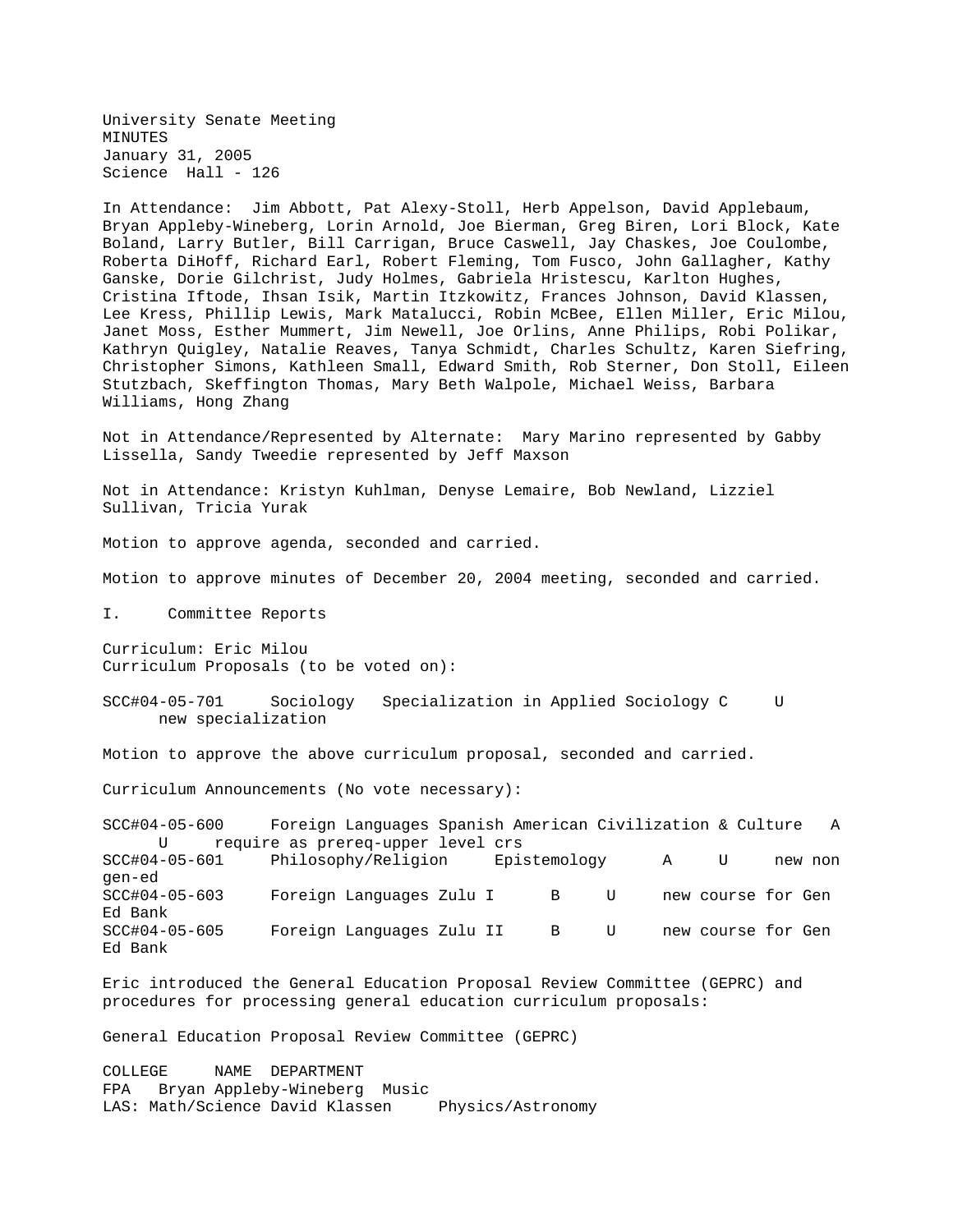LAS: Humanities Ellen Miller Philosophy/Religion LAS: Social Sciences Mark Chapell Psychology Engineering Kevin Dahm Chemical Engineering Business Kathleen Pereles Management/MIS Communication Carl Hausman Journalism Education Nick Schmelz Elementary/Early Childhood Professional Staff Carol Eigenbrot CAP Library Judy Holmes AFT Ex officio member Muriel Frierson Registrar Motion to approve committee, seconded and carried. PROCEDURES FOR GEN ED PROCESS C: 1. The original (printed) worksheet and General Education Process C cover page must be sent to the Senate Office by February 11th. No copies are needed. Forms can be found at: http://www.rowan.edu/president/senate/test.html 2. An electronic copy of the worksheet only (either the Excel or Word version) must be emailed as an attachment to Eileen Stutzbach, stutzbach@rowan.edu, by February 11th. Eileen will post all departments' proposals at: http://www.rowan.edu/president/senate/curriculum\_proposal/current\_proposals/inde x1.html Motion to approve the nominees to the General Education Proposal Review Committee, seconded and carried. COLLEGE NAME DEPARTMENT FPA Bryan Appleby-Wineberg Music LAS: Math/Sci David Klassen Phys/Ast LAS: Humanities Ellen Miller Phil/Rel LAS: Social Sciences Mark Chapell Psychology Engineering Kevin Dahm Chem. Eng. Business Kathleen Pereles Mgt/MIS Communication Carl Hausman Journalism Education Nick Schmelz Elem Ed/Early Chi. Professional Staff Carol Eigenbrot CAP Library Judy Holmes AFT Ex officio member Muriel Frierson Registrar Technological Resources: Gabriela Hristescu Garbiela introduced the revised Web Policy, with highlighted paragraphs indicating the current revisions: Web Policy I. Introduction The purpose of the Rowan University Web Site is to serve as an informational and educational resource to the campus community as well as the world. Rowan supports the use of the Web by its students, faculty and staff as a tool of communication, information access and learning.

The Rowan University Web Policy establishes standards of aesthetics, editorial quality, consistency and accuracy for Rowan's Web Site while ensuring freedom of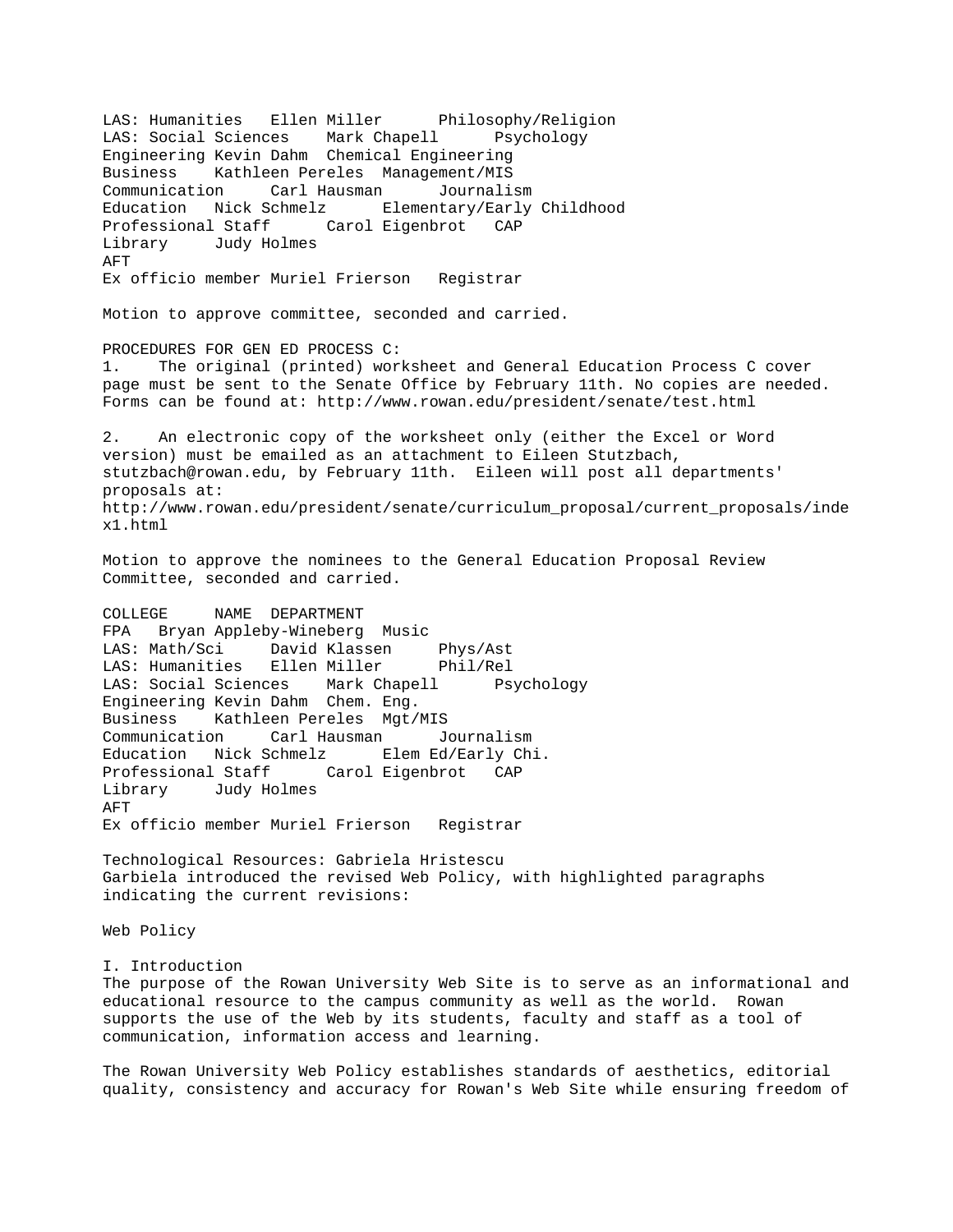speech and encouraging creativity. The policy also sets guidelines for the efficient and appropriate use of shared computer resources.

The Rowan University Web Site is a diverse compilation of all aspects of campus life. While it is important to reflect our diverse community, it is also essential that the Rowan Web Site links all aspects of this community in a professional manner, consistent with the University's Mission and image. A level of consistency must be maintained amongst all "Official" Web Sites/Pages and for this reason there are a number of technical, aesthetic and content guidelines to which Rowan Web Site/Page creators and managers must adhere.

All Rowan University Web Sites/Pages, both "Official" and "Unofficial", are managed by Rowan University Web Development within the division of Information Resources (IR). All maintenance and development of Web Sites/Pages, as well as enforcement of Web Policy guidelines, is conducted by Web Development. The Web Coordinator oversees Rowan University Web Development under the guidance of the Associate Provost for Information Resources and the Web Oversight Committee. This committee meets each semester and whenever necessary to discuss the Web Policy, violations of the policy, and/or any other immediate or long-term Web issues. (See Section III, Web Oversight and Management, for more detailed information.)

This policy is likely to change frequently due to the ever-changing nature of technology and the Internet.

II. Types of Web Sites/Pages There are two types of Web Sites/Pages: "Official" and "Unofficial."

"Official" Web Sites/Pages represent the University and are intended for the official day-to-day business functions and communication/marketing efforts of the University. These sites must comply with specific University guidelines and must go through a review process conducted by Rowan University Web Development.

"Unofficial" Web Sites/Pages reflect the personal views and interests of individual faculty, students or staff and do not require official approval. Such Web Sites/Pages must, however, adhere to specific guidelines as set forth by this policy and are permitted as long as the author complies with existing local, state and federal laws, as well as Rowan University policies and procedures.

Official Web Sites/Pages· Rowan University Home Page· Administrative Offices Web Pages· Academic Administrative Offices Web Pages· College Web Pages· College Departmental Web Pages· University Sports Web Pages · University Library Web Pages· Rowan University Alumni Association Unofficial Web Sites/Pages · Faculty Member Academic Pages · Faculty Member Personal Pages· Staff Personal Web Pages· Student Personal Web Pages· Clubs & Organizations Web Pages(Those clubs and organizations officially sanctioned by the Rowan University Student Government Association, SGA)

A. Official Rowan University Web Sites/Pages

1. Definition: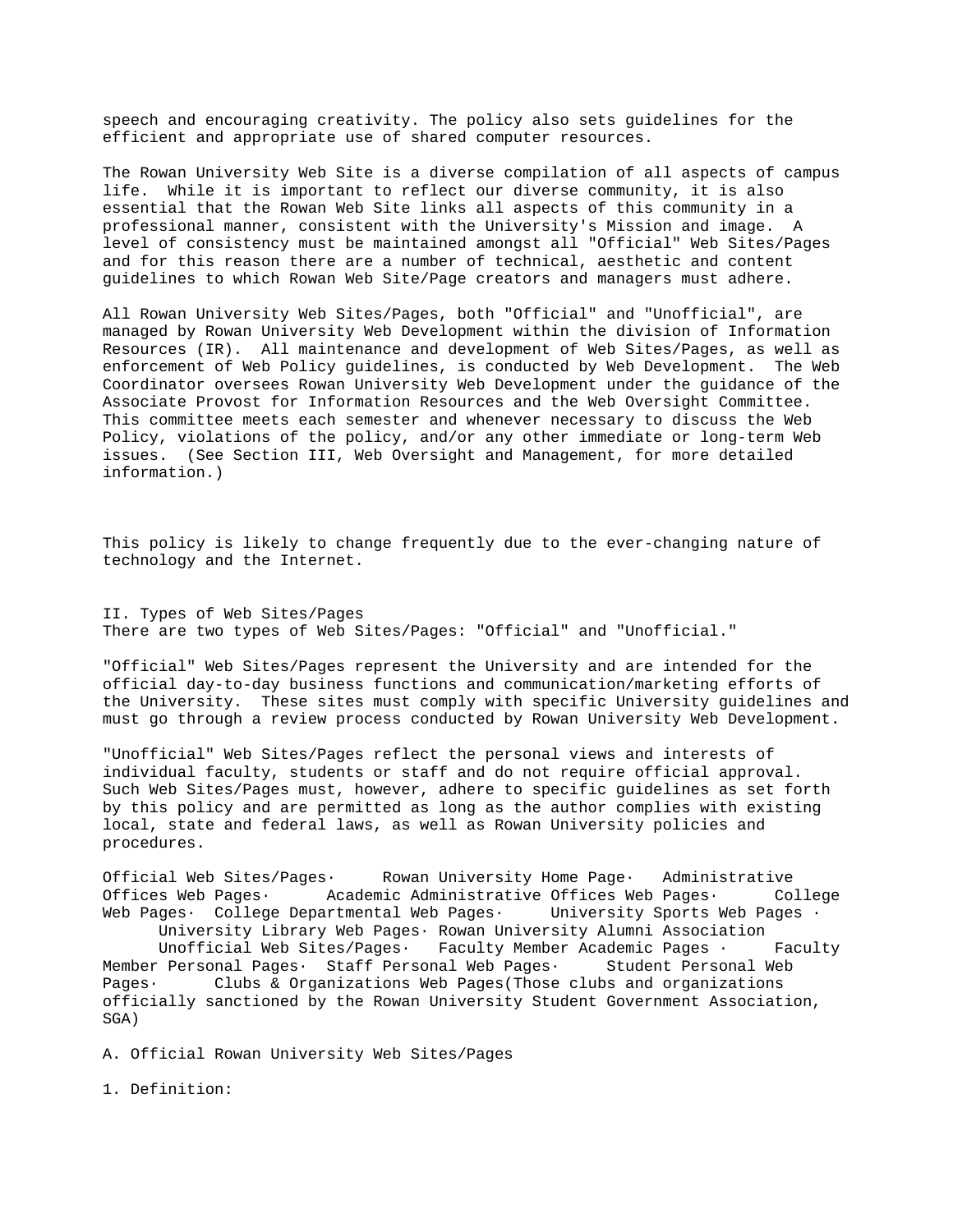Any Web Sites/Pages that are part of the business functions and communication/marketing efforts of the University, as well as those representing any aspect of academic, administrative, or campus/student life at Rowan University, are considered "Official" Web Sites/Pages. These Web Sites/Pages must meet specific design and content guidelines as set forth by the Web Oversight Committee. All Official Web Sites/Pages must use the Official Rowan University Web Template(s) unless otherwise approved by the Web Oversight Committee. Please contact Rowan University Web Development regarding use of the Official Web Template(s).

Official Web Sites/Pages include Rowan's home page and all Web Sites/Pages of offices and/or departments governed by the Office of the President, the Office of the Provost, the Division of Administration and Finance, the Division of Budget and Planning, the Division of University Advancement and the Division of Student Affairs.

All of these Web Sites/Pages are obligated to comply with all existing design and content guidelines outlined in the Rowan University Web Policy and must use the highest standard of design as set forth by the Web Oversight Committee. Rowan University Web Development must verify that the Web Site/Page has met the design and content guidelines before going "live" on the Rowan University Web.

### 2. Design and Content Guidelines:

To ensure consistency in quality and message, Web Sites/Pages must use the Official Rowan University Web Template(s) designed by Rowan University Web Development. These templates have been created in an effort to maintain the overall image of Rowan University and are subject to change at any time. Rowan University Web Development must be consulted in the development of all Official Web Sites/Pages. These Web Sites/Pages must be created and implemented in accordance with the following list of requirements.

### Required Information

Full name of "Rowan University" on the site's home page and in the browser title of each Web page. "Rowan," "Rowan College," and any other use of an outdated name/logo of the school are prohibited.

· Every page should have a link to the Rowan University home page and should be listed in text as "Rowan University Homepage".

· Every page should have a link back to the Division, Department, Office or College home page from which it originated.

Images used on sites must be copyright and/or trademark free, or proper authorization must be obtained for the use of the images on the site. Graphics, video, audio or text created by another entity may not be placed on a Web Site/Page without demonstrated permission of the artist or author. (Please see Section VII.B - Copyright and Use of Images, page 10 for additional information.)

All photographs, other than those taken by a University Publications, University Relations or University Marketing approved photographer, must be approved by Rowan University Web Development before being placed on an Official Web Site/Page.

Use of the Rowan University Logos must be in accordance with the Office of University Publication's Graphic Standards Policy. Operating an academic and/or administrative web site/page does not grant that office the right to create its own logo for the web. The Rowan Web Site is merely an electronic form of publication for the University and in turn, the same rules of general print publication apply. Proper use of the Rowan University logo, as determined by University Publications however, is permitted.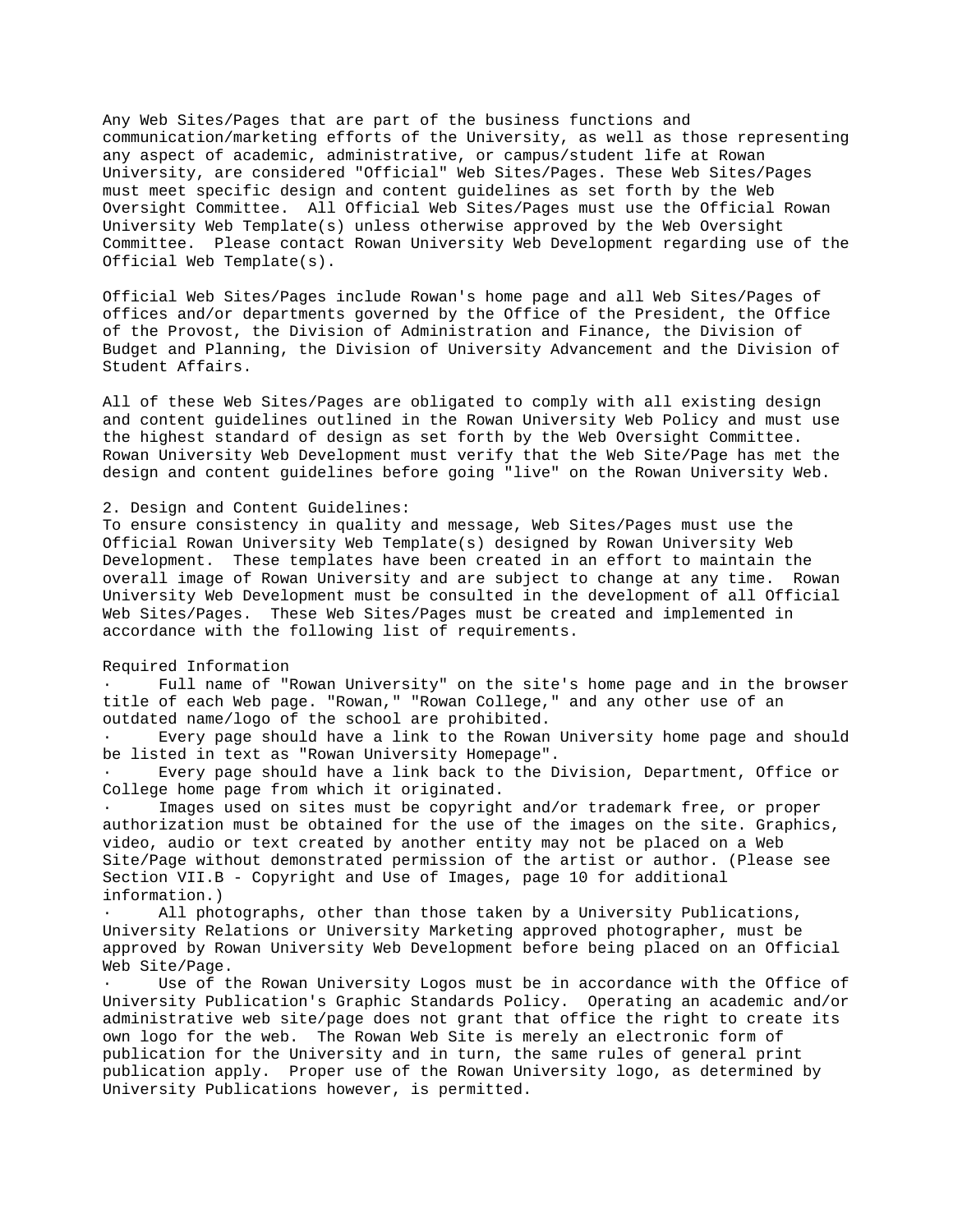Clear identification of the Division, Department, Office or College should be on each page of the site.

Contact Information for the Division, Department, Office or College should be on each page of the site: This includes the mailing address, phone number, fax number and email address as it appears below.

Name of Department Rowan University Building 201 Mullica Hill Road Glassboro, New Jersey 08028

phone  $\cdot$  856.256.xxxx / fax  $\cdot$  856.256.xxxx / email  $\cdot$  x@rowan.edu

Official Rowan University Footer on the bottom of the page as it appears below:

 Rowan University o 201 Mullica Hill Road o Glassboro, New Jersey 08028Phone / 856.256.xxxx o Contact the x@rowan.edu with questions or comments.©2004 Rowan University. All Rights Reserved.

To more clearly identify those Web Sites/Pages that are considered "Official," it is mandatory that the above footer appear on any and all Official Web Sites/Pages on the Rowan Web. A dynamic footer in the format presented above, including copyright information, is available for use through Rowan University Web Development, as well as a dynamic "date last-modified" tag.

Hypertext Links should be "spelled out," for example instead of a link that states "Email Us" which directly opens up your emailing software, make the link say, "Email us at x@rowan.edu" with the address being the link. This eliminates confusion for the user.

All Official Web Sites/Pages must be in compliance with Section 508 of the Rehabilitation Act (Amendments to the Americans with Disabilities Act) and use features that make Web Sites/Pages accessible to disabled users.

As a result of this law, all Official Web Sites/Pages must follow the following guidelines:

o All images and animations must be accompanied by the ALT attribute of the HTML image tag.

o No Web Site/Page will be built using frames.

o No Web Site/Page will use image maps.

o All Web Sites/Pages must be created initially in HTML. Web Sites/Pages created in Flash can only be used as secondary pages to the HTML site. Both the HTML and Flash site must contain identical information and be equally as developed as judged by Rowan University Web Development.

(Please see Section VII.A - Compliance with the Rehabilitation Act-Section508 of the Americans with Disabilities Act, page 9 for additional information.)

# 3. Submission and Approval Process:

Official Web Sites/Pages must be reviewed and approved by the department chair, unit manager, college dean and/or local webmaster, including updates and revisions. The manager/chair and/or local webmaster must then forward the proposed page or revision to Rowan University Web Development, who will ensure the Web Site/Page meets all design and content guidelines. Once approved, the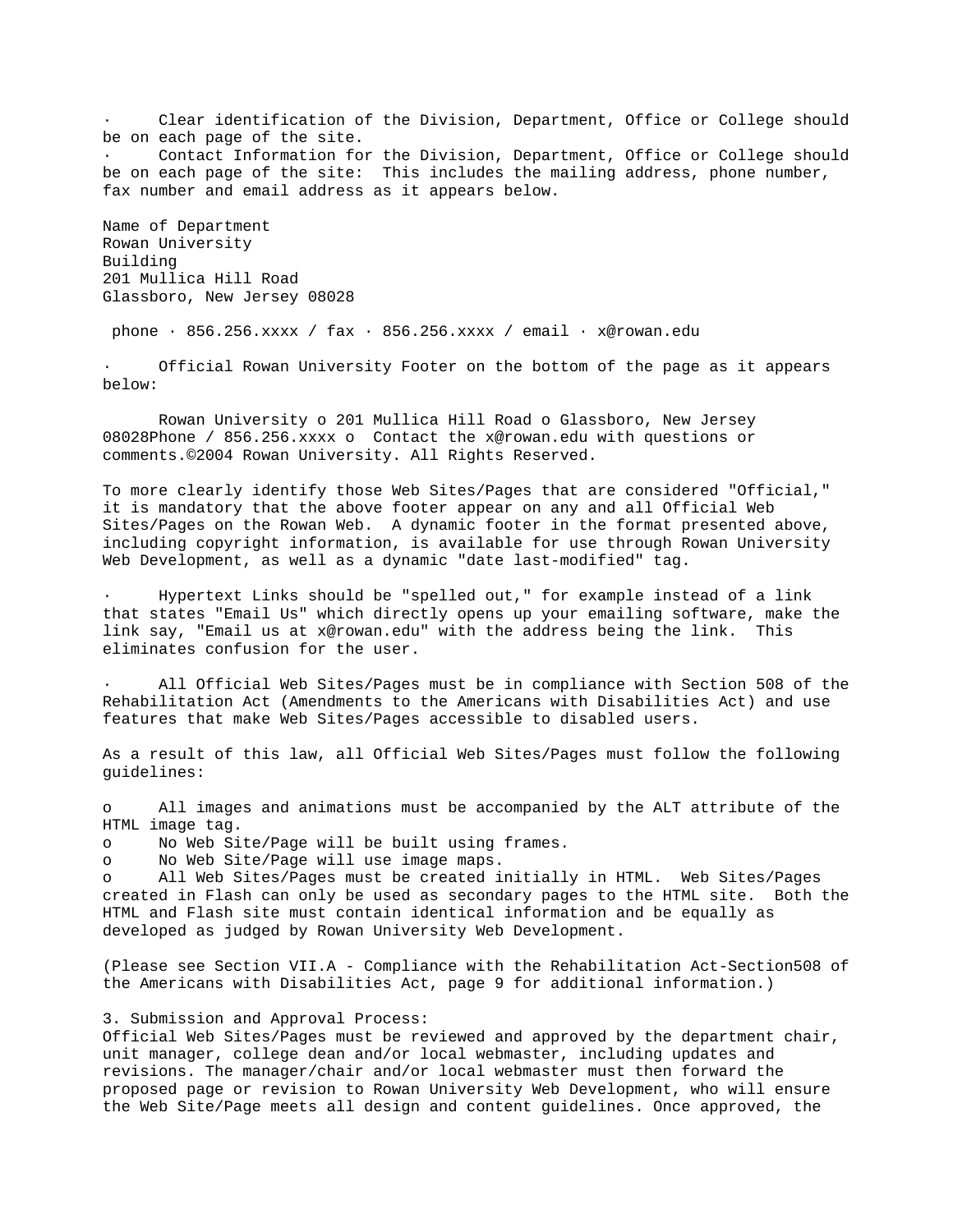Web Site/Page will be stored on the server(s) and/or linked to the Rowan University Web Site.

B. Unofficial Rowan University Web Sites/Pages

#### 1. Definition:

Any Web Sites/Pages that reflect the personal views and interests of individual faculty, students or staff, including faculty academic pages and student clubs and organizations, are considered "Unofficial" Web Sites/Pages and must meet specific design and content guidelines (see Section B.2.a) but are not subject to the approval process. Faculty, students and staff are encouraged to develop Unofficial Web Sites/Pages to link to the Rowan University Web Site so that a comprehensive view of the University is offered. Rowan University Web Development will link Unofficial Web Sites/Pages to appropriate, previously created categories within the Rowan Web Site, if the basic criteria for Unofficial Web Sites/Pages are met. Faculty, staff and students creating Unofficial Web Sites/Pages must comply with the Rowan University Web Policy, the Rowan Computer Use Policy and existing local, state and federal laws.

# a. Faculty/Staff:

All faculty and full-time staff are entitled to network account space for the creation of a Web Site/Page. A complete list of those faculty and staff members with "public.www" accounts is available at: http://users.rowan.edu. Faculty and staff are encouraged to use their Web space as a tool for information delivery, education and research, in compliance with existing Rowan University policies and procedures, and local, state and federal laws.

# b. Students:

All enrolled students are entitled to network account space for the creation of a Web Site/Page. A complete list of those students with "public.www" accounts is available at: http://users.rowan.edu. Students are encouraged to use their Web space as a tool for information delivery, education and research, in compliance with existing Rowan University policies and procedures, and local, state and federal laws.

#### c. Student Organizations:

All clubs and organizations, chartered within Student Government Association (SGA), are entitled to network account space for the creation of a Web Site/Page. A list of all currently chartered, and petitioning for charter, clubs and organizations is located at http://www.rowan.edu/clubs. Links are provided from that page to the sites of those clubs and/or organizations chartered by the Student Government Association (SGA). Those clubs and/or organizations petitioning for charter are not linked and do not receive network Web space.

Rowan Advisors to chartered Student Government Association (SGA) organizations must approve the organization's Web Site/Page before Web Development will consider them for publishing. Organizations that have academic affiliations must get approval from college deans before submission for consideration. The Rowan Advisor for the organization must serve as the manager for the page, ensuring the information is kept current from year to year. For this reason, he or she must contact Rowan University Web Development for access to the site or to have read/write access granted for a student to work on said site.

2. Design & Content Guidelines: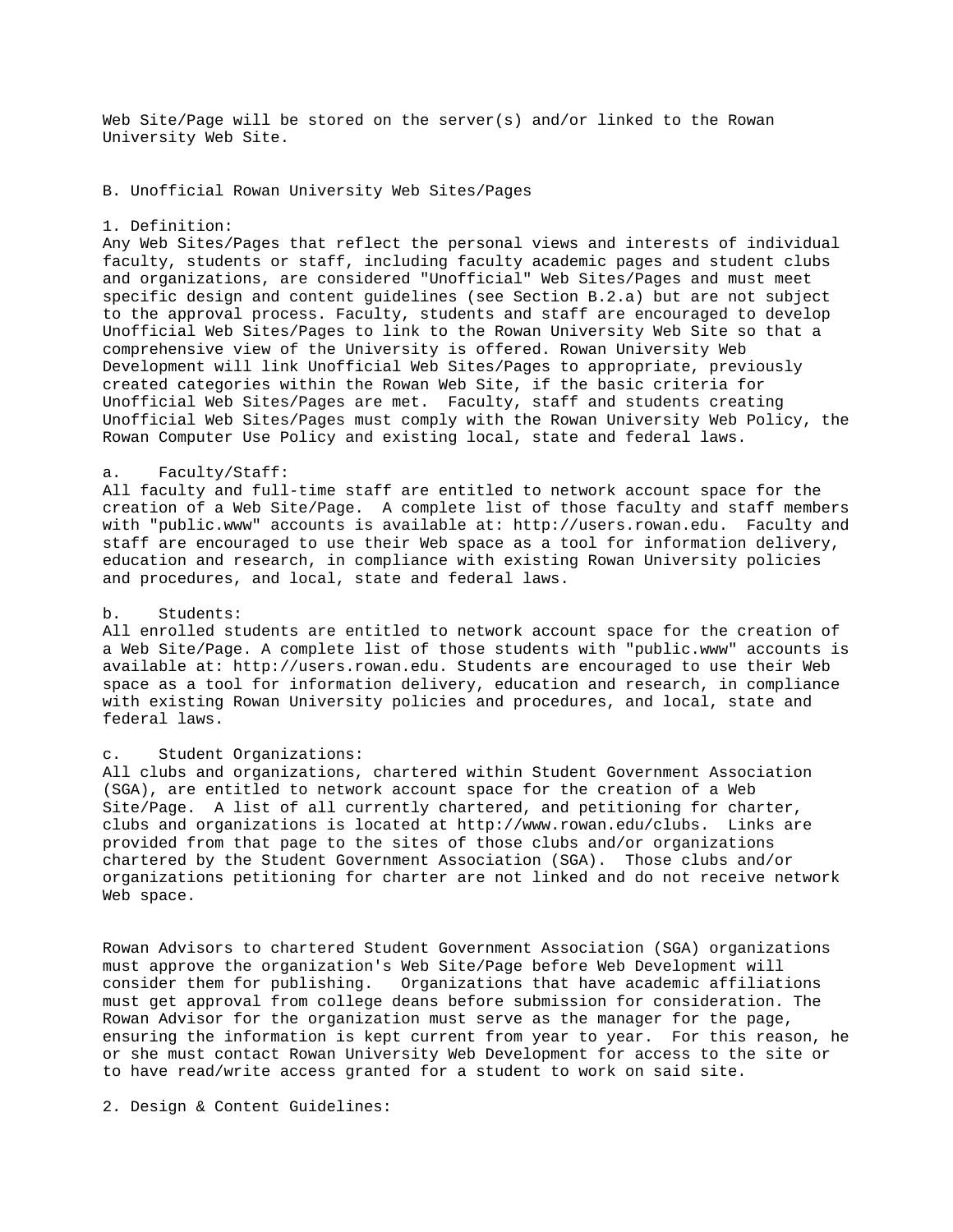While it is not necessary for authors of Unofficial Web Sites/Pages to receive approval before publishing their Web Sites/Pages on the Rowan University Web, there are specific guidelines that must be met. Students, faculty and staff maintaining Unofficial Web Sites/Pages, including student organization Web Sites/Pages, should be created and implemented in accordance with the following requirements:

#### a. Required Information

All Unofficial Web Sites/Pages must include the name and e-mail address of the individual responsible for managing it.

All Unofficial Web Sites/Pages will have a pre-set, text disclaimer that will appear on the far bottom of each page. The servers will automatically generate this disclaimer each time an html page is created within a "public.www". It will state the following:

"This personal Web Site/Page has not been reviewed and/or endorsed by Rowan University. The views and opinions expressed on this Web Site/Page are those of the Web Site/Page author(s) only and in no way reflects the views and/or opinions of Rowan University. For more information please visit: http://www.rowan.edu/webpolicy/disclaimer". (Please see Section VII.C - Disclaimers, page 10 for additional information.)

Images used on web sites/pages must be copyright and/or trademark free, or proper authorization must be obtained for the use of the images on your web site/page. (Please see Section VII.B - Copyright and Use of Images, page 10 for additional information.) Use of the Rowan University logo on syllabi and/or other academic/class materials that are then published on a web site/page is permitted. Users though must follow logo-use guidelines as set forth by the Office of University Publications.

# b. Prohibited Information

Unofficial Web Sites/Pages should not contain photographs, logos, graphics or other copyrighted material from the Rowan University home page or any Official Rowan University Web Sites/Pages, unless approved by University Publications. Use of the Rowan University logo on syllabi and/or other academic/class materials that are then published on a web site/page however is permitted. Users though must follow logo-use guidelines as set forth by the Office of University Publications.

Unofficial Web Sites/Pages cannot in any way be created for commercial use. (Please see Section VII.D - Commercial Use {Includes Advertising, Fundraising & Sale of Web Space}, page 10-11 for additional information.)

Graphics, video, audio or text created by another entity may not be placed on a Web Site/Page without demonstrated permission of the artist or author. (Please see Section VII.B - Copyright and Use of Images, page 10 for additional information.)

# III. Web Oversight and Management

While several different departments advise on the state of the Rowan University Web Site, Rowan University Web Development within the Division of Information Resources (IR) is its design, maintenance and management control center. In addition, IR manages all resources and technical issues concerning Web email accounts, Web space, University servers and system configurations. University Relations and University Marketing play a major role in supplying content for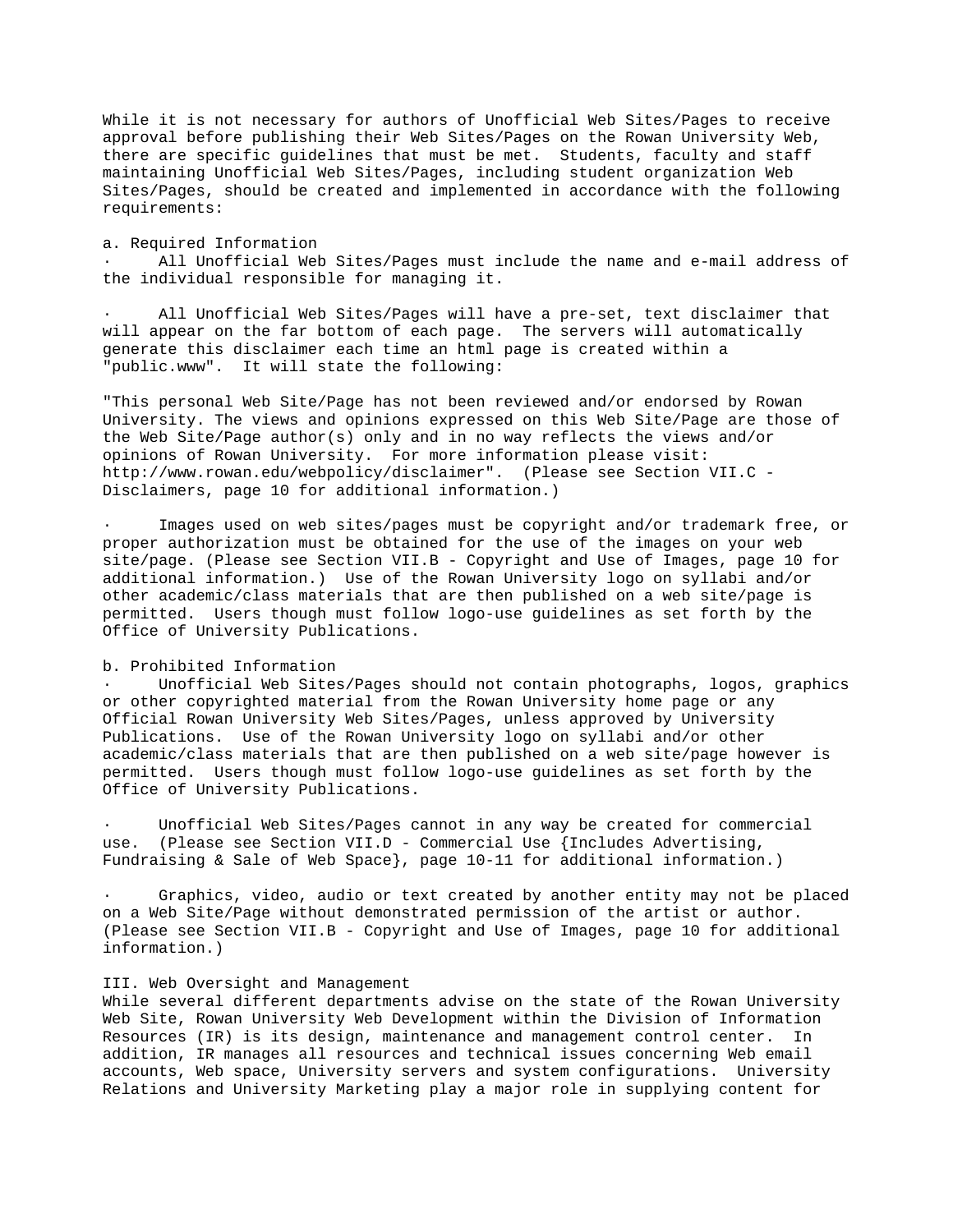the Web site, including news and events listings, as well as content for the Rowan University Home Page.

The Web Oversight Committee meets at least each semester and periodically reviews the site and makes decisions about policy issues and violations of the Web Policy. This committee includes representatives from Admissions, Information Resources, University Marketing, University Publications, University Relations, the University Senate and Student Government Association. Additional representatives may be invited to advise on a particular issue but are not considered official members of the committee and so they cannot vote on a particular issue.

Rowan University Web Development will conduct a quarterly review of all Official Web Sites/Pages to monitor compliance with Web policy rules. Should a site not pass compliance, written correspondence will be sent to the "webmaster" and the departmental/organizational chair of that Web site. The "webmaster" and/or departmental/organizational chair will then have approximately fifteen days to make the appropriate corrections, etc. to the site. If, within fifteen days, there is no return correspondence to Rowan University Web Development, IR will have full authority to remove the Web site from the Rowan University Network.

If a Web Site/Page contains content objectionable as prohibited by local, state and/or federal law, it will be removed immediately from the network by IR. Written correspondence will be sent to the "webmaster" and the departmental/organizational chair of that Web site. The "webmaster" and/or departmental/organizational chair will then have approximately fifteen days to make the appropriate corrections, etc. to the Web Site/Page if they would like it to be reinstated on the Rowan University Network. If the "webmaster" and/or departmental/organizational chair does not agree with the actions, they will have the ability to appeal. (Please see Section V. - Appeals Process, page 9 for additional information.)

# IV. Complaints or Violations of Policy

Complaints about the content of material on any of Rowan's Official or Unofficial Web Sites/Pages should be directed to Rowan University Web Development in IR. If the Web Oversight Committee agrees that a complaint is valid and constitutes either temporary or permanent removal from the Rowan Web, the Web Coordinator will send a written correspondence to the "webmaster" and the departmental/organizational chair of that Web site. The "webmaster" and/or departmental/organizational chair will then have approximately fifteen days to make the appropriate corrections, etc. to the site. If, within fifteen days, there is no return correspondence to Rowan University Web Development, IR will have full authority to remove the Web site from the Rowan University Network.

# Official & Unofficial Web Sites/Pages

Official and Unofficial Web Sites/Pages may be removed from the Rowan University Web Site if Rowan University Web Development, under the advisement of the Web Oversight Committee and department manager or dean, determines a page's content violates existing local, state or federal laws and/or existing University policies. Violations that may be cause for removal include but are not limited to:

Distribution of chain letters, posting of materials and broadcasting to lists of individuals in such a manner that might cause congestion of the network

- Violating copyright and/or licensing infringement
- · Incapacitating, compromising or destroying University resources
- Violating local, state or federal laws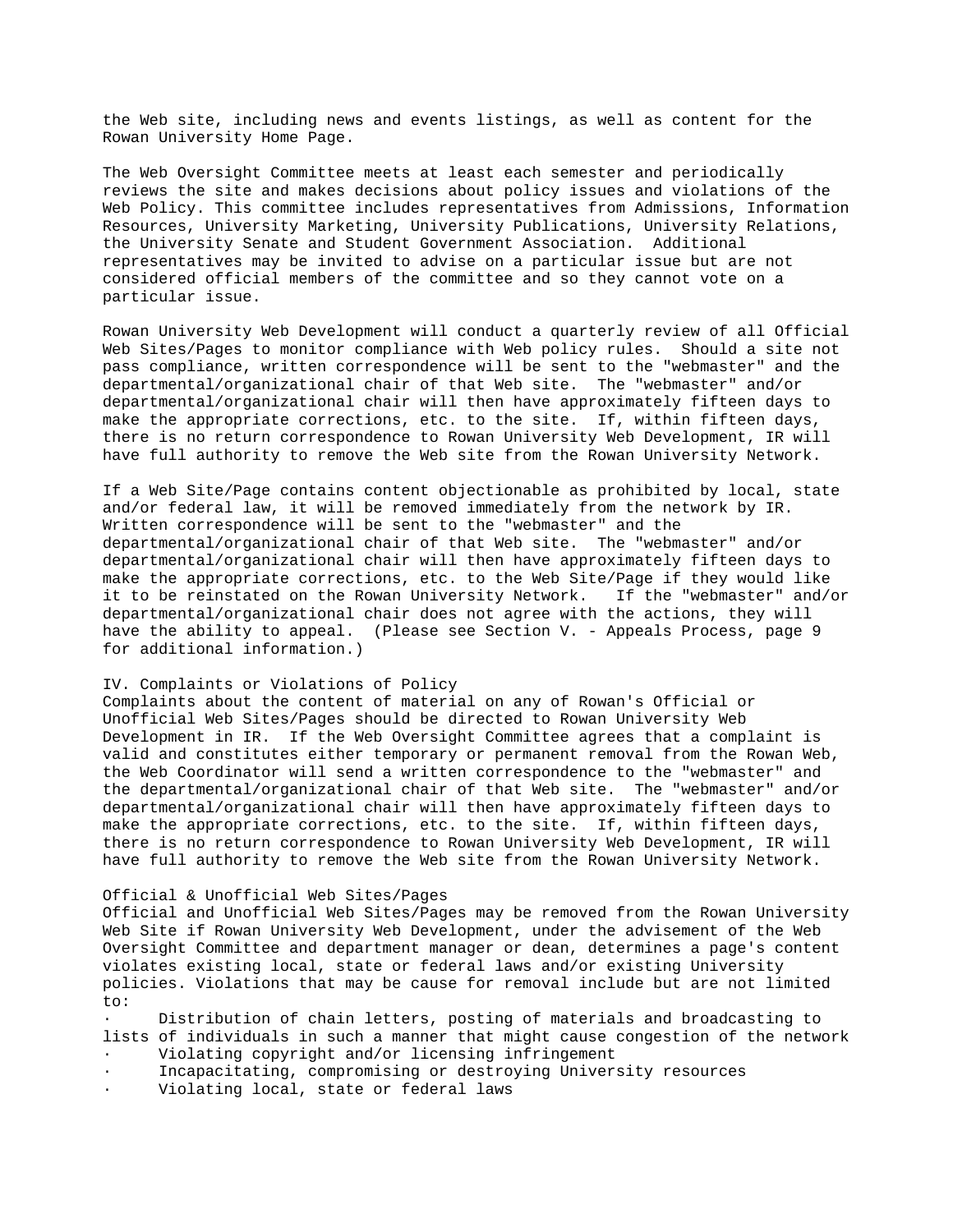Advertising commercial services or products. (Please see Section VII.D -Commercial Use, page 10-11 for additional information.)

Using a Web site for commercial use, personal business or personal gain (Please see Section VII.D - Commercial Use, page 10-11 for additional information.)

Secretly acquiring and/or publishing private or confidential information without the user's permission (i.e.: directory information, student records or addresses, etc.)

Purposely introducing a virus, malware or other malicious programs to a University computer or network.

In cases where there is a violation of applicable laws or policies, Rowan University Web Development will convene a hearing where the Web Oversight Committee and appropriate managers and/or deans will review the matter.

Based on the findings, the Committee can immediately suspend individual access privileges and/or remove links to the Rowan University Network and Web Site. The Web Oversight Committee may refer the case to other offices, which may take additional action. The author of such a Web Site/Page will have the ability to appeal the decision. (Please see Section V. - Appeals Process, page 9 for additional information.)

#### V. Appeals Process

Individuals whose Web Sites/Pages have been removed or whose access to the Rowan University Network has been suspended by the Web Oversight Committee may appeal the decision directly to the Associate Provost of Information Resources or to the Office of the Provost. Either of them may override the Web Oversight Committee's decision. Those wanting to appeal a removal or suspension have thirty days from the date their Web Ste/Page was removed to file an appeal. After thirty days, all claims will be considered invalid.

VI. Departmental Responsibilities

Colleges, departments and administrative offices are encouraged to create Official Web Sites/Pages, but with that comes the responsibility of continued maintenance. Careful thought should be given to this before the project is begun. If a Web Site/Page cannot be maintained in a content-dependent, reasonable amount of time, it will be removed, as this ultimately has an adverse effect on the image of Rowan University.

Colleges, departments, and offices that have Web Sites/Pages are strongly encouraged to appoint a "page manager." This person will periodically review the Web Site/Page and update the information as needed (at the beginning and end of each semester at a minimum). Because Web Sites/Pages must follow certain guidelines, any administrative office or department interested in creating a Web Site/Page should first consult with Rowan University Web Development for directions and guidance. There is a list of required information that must appear on an Official Web Site/Page in order for it to qualify to be published. (Please see Section

II.A.2 - Official Web Sites/Pages - Design and Content Guidelines, page 3-5 for additional information.)

# VII. Supplementary Policy Resources

A. Compliance with the Rehabilitation Act - Section 508 of the Americans with Disabilities Act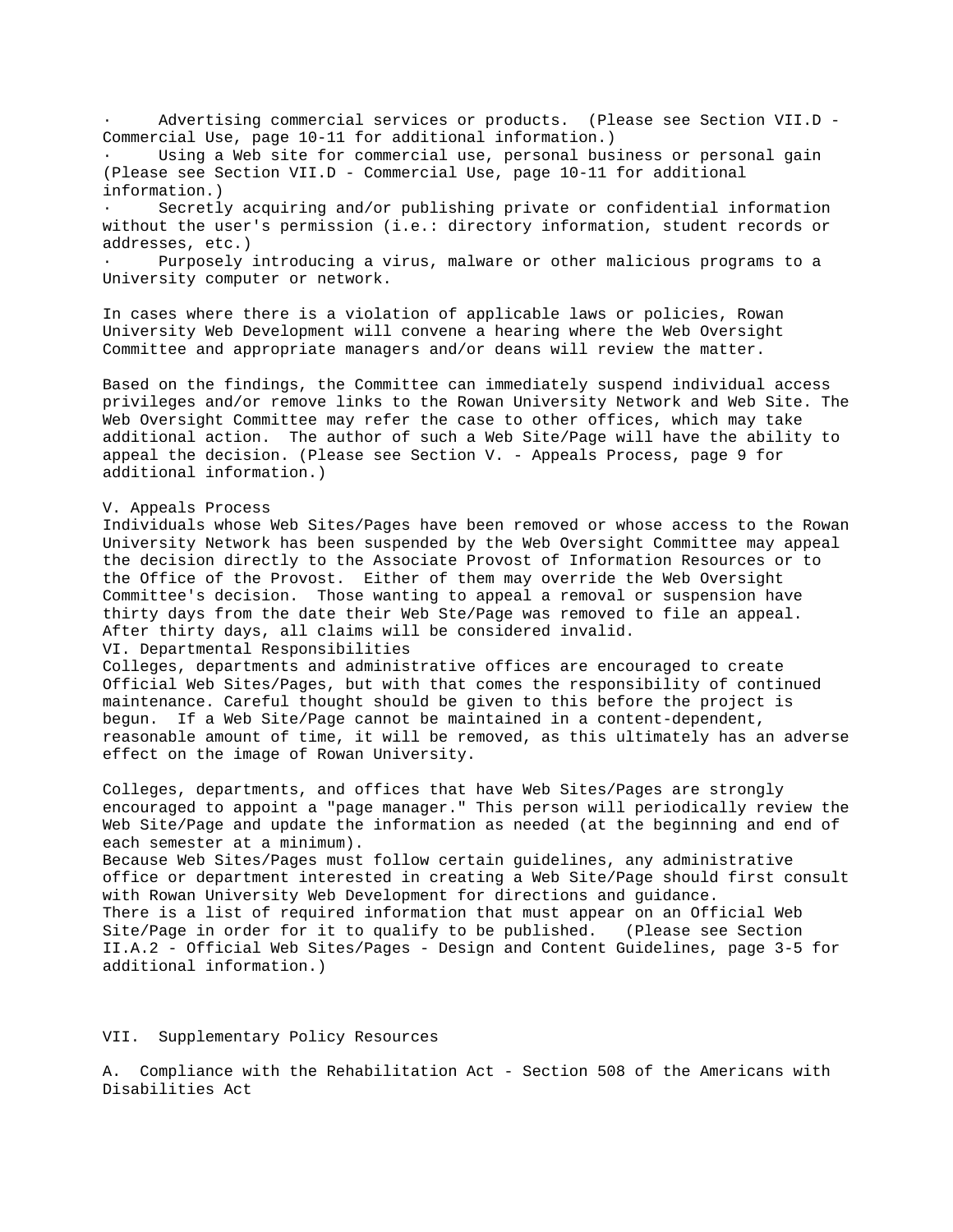As a federally funded institution, Rowan University is required to create and maintain Web Sites/Pages that are accessible by all people, including those with physical disabilities. For this reason, Official Web Sites/Pages must be in compliance with the ADA and use features that make Web Sites/Pages accessible to disabled users. (Please see Section II.A.2 - Official Web Sites/Pages - Design and Content Guidelines, page 3-5 for additional information.) Authors of Unofficial Web Sites/Pages, while not required to use these specific elements, are encouraged to follow the same guidelines.

For additional resources available from the Web Accessibility Initiative, Web Site/Page authors should consult http://www.w3.org/WAI.

#### B. Copyright and Use of Images

All Web Site/Page authors must comply with U.S. laws governing copyrights. Any violation of copyright or any other law is the sole responsibility of the Web Site/Page author. It is safest to assume that copyright laws that apply to printed material also apply to online publishing.

Authors may not scan or use images from any part of the Rowan University Web Site or Rowan University print publications without prior written permission from Rowan University Web Development and Rowan University Publications. Prior written permission from the copyright holder(s) of any other use of images is also necessary when it applies to off-campus publications. The Rowan University Logo may be used on syllabi and/or other academic/class materials posted via the Rowan web. Use of the Rowan University logo must be in accordance with the Office of University Publication's Graphic Standards Policy. Web sites/pages that do not comply with these rules will be subject to removal.

### C. Disclaimers

Rowan University provides personal Web space for students, faculty and staff as a forum for teaching, learning and communication. The contents of both the Web Sites/Pages themselves and/or of material accessed via links to other pages may contain material that some may find unacceptable. The University does not accept any responsibility or liability for information found on Unofficial Web Sites/Pages. Authors are solely responsible for the content and organization of information they post, even if such information is accessed through Rowan University servers. Anyone who provides a link to a Web Site/Page beyond the University may be held responsible if the content violates University policy and/or any existing local, state and/or federal laws. For this reason all Unofficial Web Sites/Pages will have a pre-set, text disclaimer that will appear on the far bottom of each page. The servers will automatically generate this disclaimer each time an html page is created within a "public.www". It will state the following:

"This personal Web Site/Page has not been reviewed and/or endorsed by Rowan University. The views and opinions expressed on this Web Site/Page are those of the Web Site/Page author(s) only and in no way reflects the views and/or opinions of Rowan University. For more information please visit: http://www.rowan.edu/webpolicy/disclaimer."

D. Commercial Use (Includes Advertising, Fundraising & Sale of Web Space)

#### Definition:

Commercial Use in this arena is defined as any technique or practice used to bring about personal gain or profit. Examples of commercial use include but are not limited to: fundraising, sale of Web space to advertisers, partnerships with external commercial Web Sites/Pages, etc.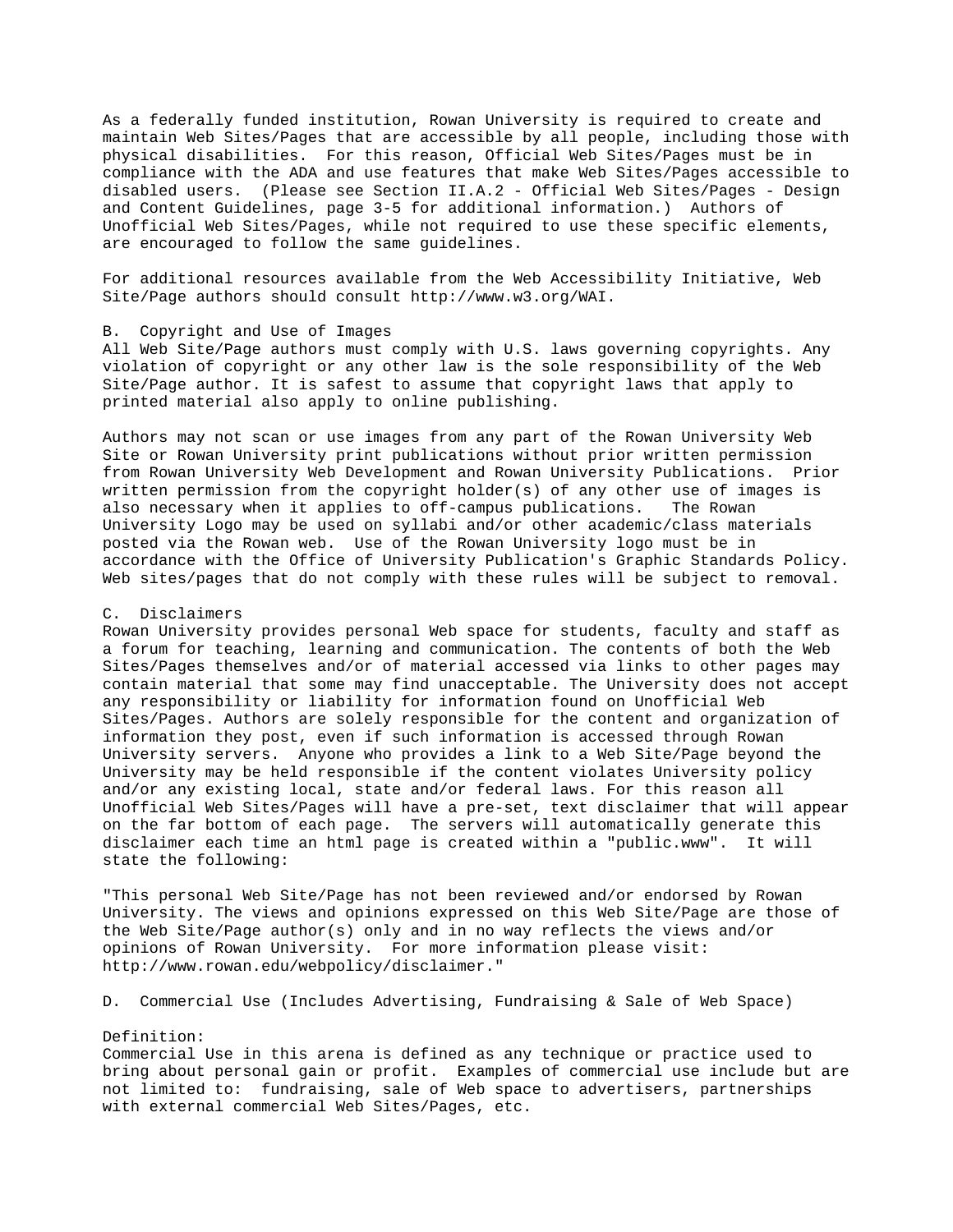Using the Rowan University Web Site in any way for personal gain or profit is strictly prohibited, per the State of New Jersey's IT Policy, "Acceptable Use of the Internet for New Jersey State Agency Employees and Other Users." Any private commercial use of Rowan University Web Sites/Pages must be pre-approved pursuant to existing University policies and procedures regarding outside employment activities. This applies to both "Official" and "Unofficial" Web Sites/Pages. No Web Site/Page shall be used to generate charitable or noncharitable funds without the expressed, written consent of the Web Oversight Committee. Rowan University faculty, staff and students involved in enterprises distinct from their RU role(s) are cautioned explicitly that advertising of those other enterprises via RU's Internet resources and/or the rowan.edu domain signature is prohibited.

### a. Linking to Off Campus Web Sites/Pages

Links from Rowan University Web Sites/Pages to Web Sites/Pages located outside of the Rowan University domain does not imply endorsement of the service(s), information, or product(s) offered through the linked Web Sites/Pages by the University. Rowan University accepts no responsibility for the content of Web Sites/Pages or graphics that are linked from Rowan Web Sites/Pages. However, Web Site/Page authors should consider that such links, even when clearly labeled, can be misinterpreted as being associated with the University. Links to Web Sites/Pages where you have a personal monetary interest are likely to violate policies and procedures regarding commercial use and outside employment activities and should be avoided. In addition, any techniques used to conceal Web Site/Page and content sources in order to host and/or embed off-campus Web Sites/Pages within the rowan.edu domain is not permitted.

### VIII. Existing Related Policies

As a public institution of higher learning, many local, state and federal rules apply to the Web Sites/Pages on the Rowan University Network. These include, but are not limited to, the following:

Acceptable Use of the Internet for New Jersey State Agency Employees and Other Users

- Copyright, "Fair Use", and Intellectual Property Rights
- Federal Family Education Rights and Privacy Act (FERPA)
- Federal Computer Intrusion Laws

Federal Computer Abuse Amendment Act (§ 1030. Fraud and related activity in connection with computers)

- Federal Electronic Communications Privacy Act
- Americans with Disabilities Act
- Section 508 of the Federal Rehabilitation Act
- Rowan University Code of Ethics
- · Rowan University Conflict of Interest/Outside Employment Policy
- Current Rowan University Faculty/Professional Staff Handbook
- Current Contract for AFT full-time/part-time staff

These laws, as well as other laws, must be adhered to in conjunction with all pre-existing Rowan University policies and procedures, such as those listed above and others such as, peer review of research results, acceptable use of campus computing technology resources, development of publications, news media relations and official University announcements.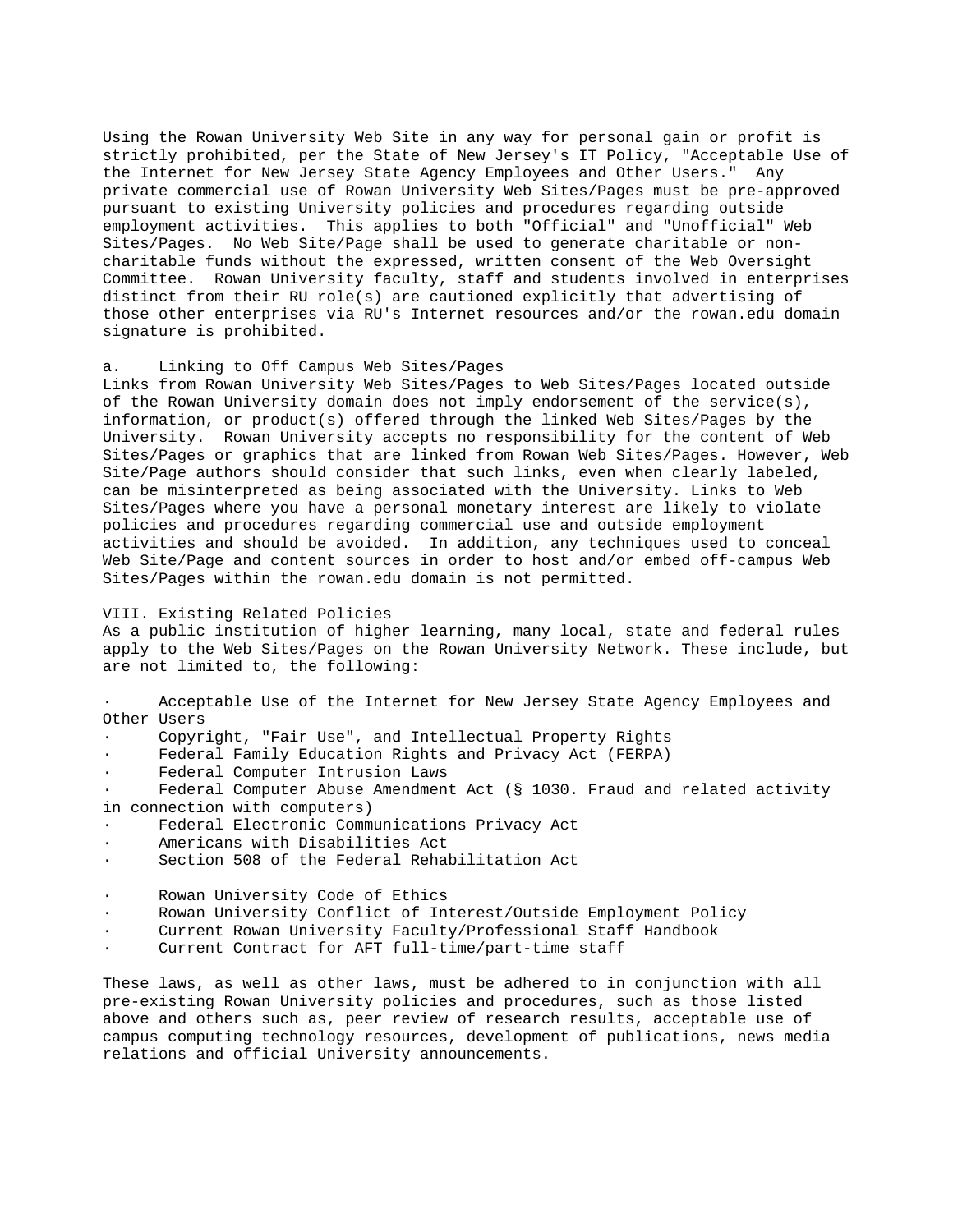Failure to adhere to these local, state and federal laws and the policies described herein may ultimately lead to revocation of the privilege to use Rowan University computing resources.

IX. Staff Available for Web Development Consultation

Web Development Division of Information Resources Memorial Hall 856.256.4410 mailto:webmaster@rowan.edu

X. Questions About the Web Policy Should be Directed to

The Office of the Associate Provost Division of Information Resources Memorial Hall 856.256.4401 mailto:ir@rowan.edu

Motion to extend web policy discussion for 5 minutes, opposed.

Motion to approve page 4, paragraph 6, seconded and carried (Required Information), seconded and carried.

Motion to approve page 7, paragraph 4 (Required Information, and paragraph 5 (Prohibited Information) seconded and carried.

Motion to approve page 10, paragraph 5 (b. Copyright and Use of Images), seconded and carried.

Motion to approve language change page 8, paragraph 5, line 6 (IV. Complaints or Violations of Policy) to read as "The "webmaster" and/or departmental/organizational chair will then have fifteen business days to make the appropriate corrections, etc., to the site, and to approve line 8 as "If, within fifteen days, there is no return correspondence to Rowan University Web Development, IR will have full authority to remove the Web site from the Rowan University Network, but contents to be archived", approved and carried, 3 abstained.

University Budget & Planning: Robert Fleming There are no anticipated problems with the University budget for this fiscal year, but there may be changes for the upcoming year. There are anticipated increases to be requested for departmental funding which will affect next year's budget. The effect of the 9 hr faculty load has not been determined, and will depend on the number of faculty who apply and are approved.

Professional Ethics and Welfare Committee: Barbara Bole-Williams Below is a summary of the Committee's fact-finding process: A. Taping of Senate Meetings 1. Taping of University Senate meetings have been considered as a memory aide, but the Attorney General's Office views them as historical documents. 2. The written minutes are the official document of the Senate's business. 3. Senate is subject to OPRA (Open Public Records Act) and if a copy of the taped session is requested, the Senate is obligated to provide it. There should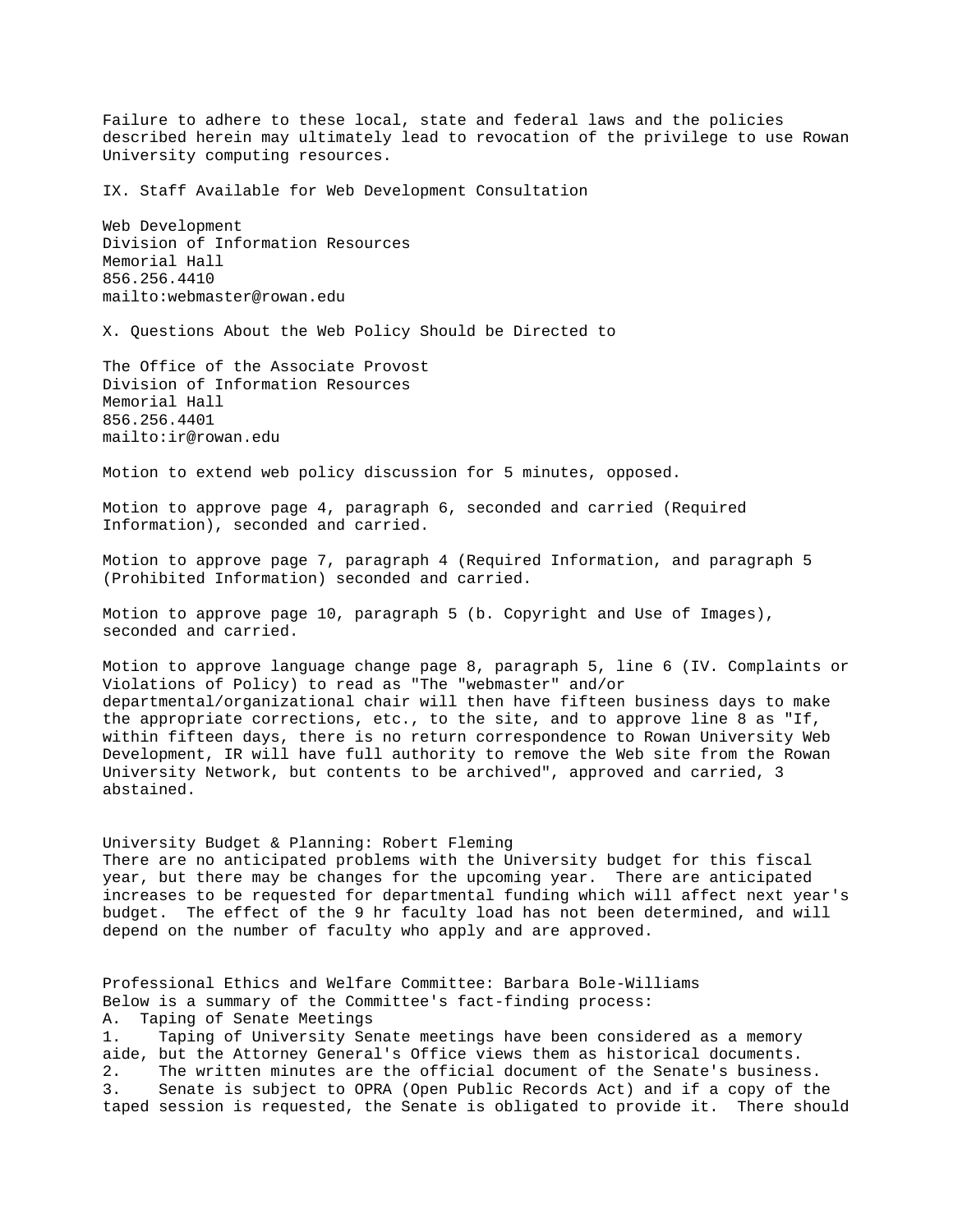be options for how the copy is provided, i.e., 1) individual can listen to the tape, or 2) a copy of the tape can be made, or 3) the taped session can be transcribed and the party requesting the information would then be responsible for paying for the transcription. (Under OPRA, obtaining a copy of the tape cannot be financially unduly restrictive.)

B. What to do with the existing tapes that are located in the University Senate Office?

1. After conferring with the NJ Attorney General's office, the tapes cannot be destroyed because they are considered government records. 2. As a result of consultation with the Internal Audit office at Rowan who interprets the schedules for destruction of records under the Government Records Retention Act, confirms tapes must be maintained.

C. The Senate can determine if meetings should continue to be taped. 1. Attorney General advises Senate not to tape meetings. 2. If continue to tape, Senate can elect to make a motion to "go off the record" and stop the tape. 3. If continue to tape, President should make an announcement at beginning of meeting that it is being taped. Motion to cease recording Senate meetings, favored and carried by 35, 15 opposed, 5 abstained.

Campus Master Plan: Joe Orlins The company contracted to develop campus plans, Sasaki, will hold an Open Forum on February 15, at 1:30 PM, in Rowan Hall. The University was successful in its pursuit of the property on Rt 322 for campus expansion, but Wal-Mart is expected to appeal. A judge will determine the final cost of the land.

Academic Policies & Procedures: Lorin Arnold Changes regarding policy on age of coursework:

Whereas the current inconsistency at Rowan with regard to the age of coursework accepted as General Education credits in various programs is confusing to students and provides preferential treatment for some students, and Whereas Rowan University seeks to treat all students equally, and Whereas the Articulation Agreement of NJ indicated that we will take all general education Credits of students who receive an AA or AS in the equivalent program type (AA to BA, AS to BS) without limitation on the age of the degree, and Whereas programs should be allowed to specify the age of courses within core requirements for the major/minor/concentration/specialization in order to be sure graduates have an adequate education in their area of study, Be it resolved that approved general education courses, whether transfer or internal, shall be accepted to fulfill general education requirements regardless of age of credits. Core courses, as well as specified General Education courses, that are required as prerequisites for other classes within the major/minor/concentration/specialization may be restricted by age. However, individual programs should specify clearly the age of credits they will accept into the core requirements of their major/minor/concentration/specialization.

Motion to approve amendments to December minutes, seconded and carried, 2 opposed.

COMMITTEE REPORTS Submitted to Senate: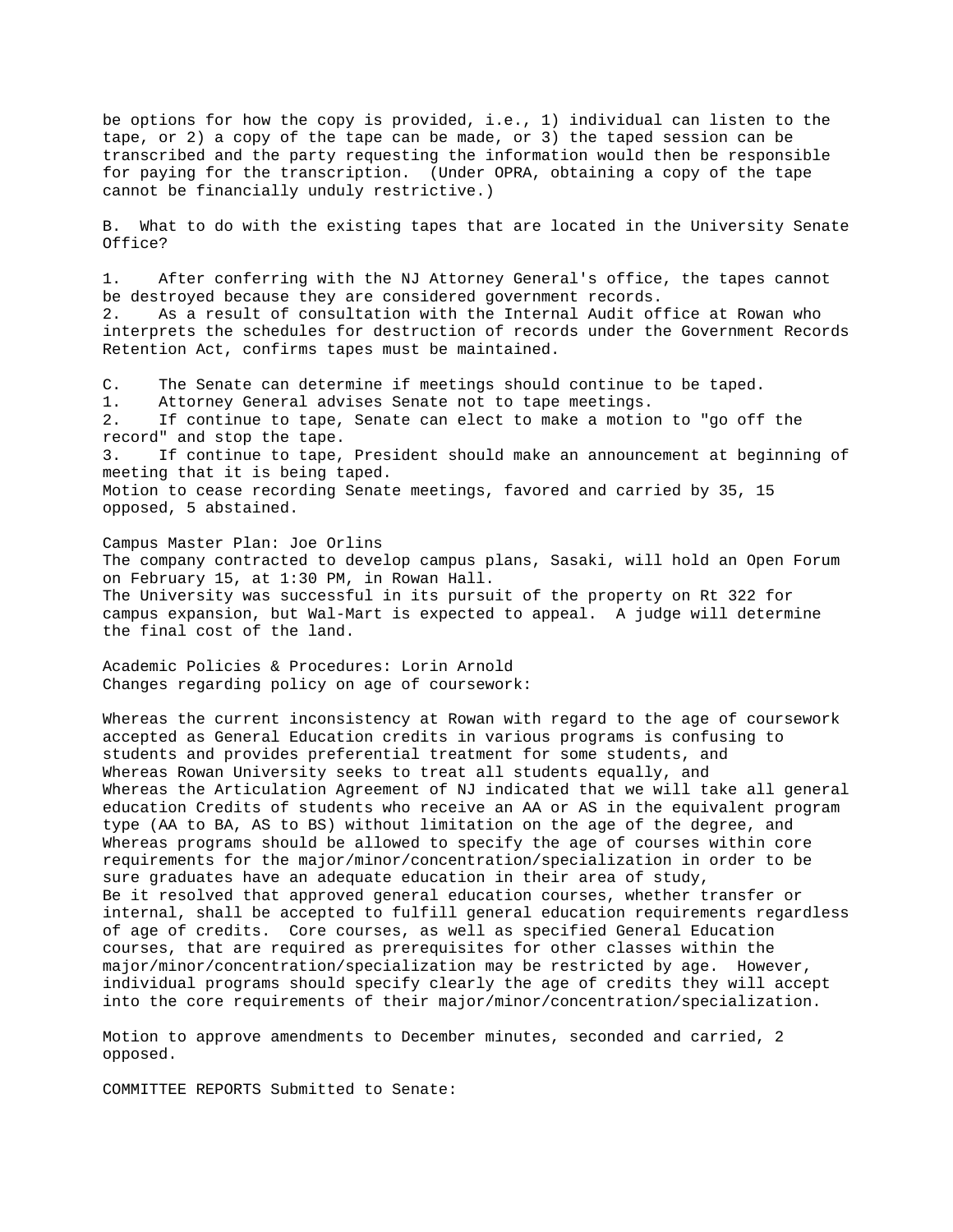### Learning Outcomes Assessment: Don Stoll

The LOAC committee met in December and approved the revised Goals and Action Plan requested by the Provost's Office that the Provost's office subsequently approved. As a result the "Core Faculty Group," consisting of Roberta Harvey, Kathleen Pereles, and Don Stoll, was formed and charged with generating a strategic plan to bring the practice of learning outcomes assessment into the culture of the university. The committee also planned a retreat to be scheduled early in the spring semester.

#### Sabbatical Leave: John V Gallagher

The committee completed its deliberations. Letters are going out to applicants telling them of their status in the process. At present, the committee will recommend 22 semesters of leave to the President. An additional semester will be taken by an applicant from the deferred pool. He applied when semester leaves were fully funded at 100% salary.

As you may know, fiscal problems made it necessary for the University to withdraw the 100% salary level of funding one semester sabbatical leaves. Thirteen peers decided to defer their previously approved leaves, hoping for restoration of the 100% salary. That will not occur. This fall, the 13 were offered the options of 1) taking their leave at 75% salary (State contract) either AY 2006 or AY 2007; 2) refusing the leave thereby returning to a status where it was as if they never applied, with all longevity re-credited, should they wish to apply in the future. This was negotiated between the Union and the University. Deferred applicants who decide to take their leave during the above periods go to the top of the list. One deferred applicant withdrew his application entirely from the process. That leaves 11 who must take their leaves in AY 2007 or withdraw.

Three applicants for this year's cycle were determined to be ineligible for technical reasons. It will be up to the Union and the University to determine whether two of the three can be considered for the remaining sabbatical semester. Rowan is authorized 24 semesters of leave each AY.

# Library Committee: Susan Murphy Acquisitions:

It was noted that there are large gaps in holdings in this area. Despite the research climate at the University and the creation of new majors, funding for acquisitions has remained stagnant. Marjorie noted that the Collection Management Committee continues to address this issue. One solution has been for the Library to enter into consortiums with other libraries in the state and region to acquire joint access to certain databases and offerings. Judith suggested that the Committee revisit this issue, especially given the first line of the Committee's charge: Review and make appropriate recommendations regarding the available learning resources of the University. Fifth Floor: A discussion was held regarding the status of the fifth floor renovation

project. The Archive on Five proposal is on hold until it can go before the Master Plan Committee. Lee asked what the status of the Campbell gift is and where the money has gone. Judith suggested that the Committee investigate whether the endowment interest is going to the Library. Media Center:

Last year money was available for the Media Center. Judith pointed out that most issues from last year (and previous years) are held up because of lack of funds. She explained that this Committee forwards its recommendations to the Senate, who in turn pass the recommendations on to the Administration.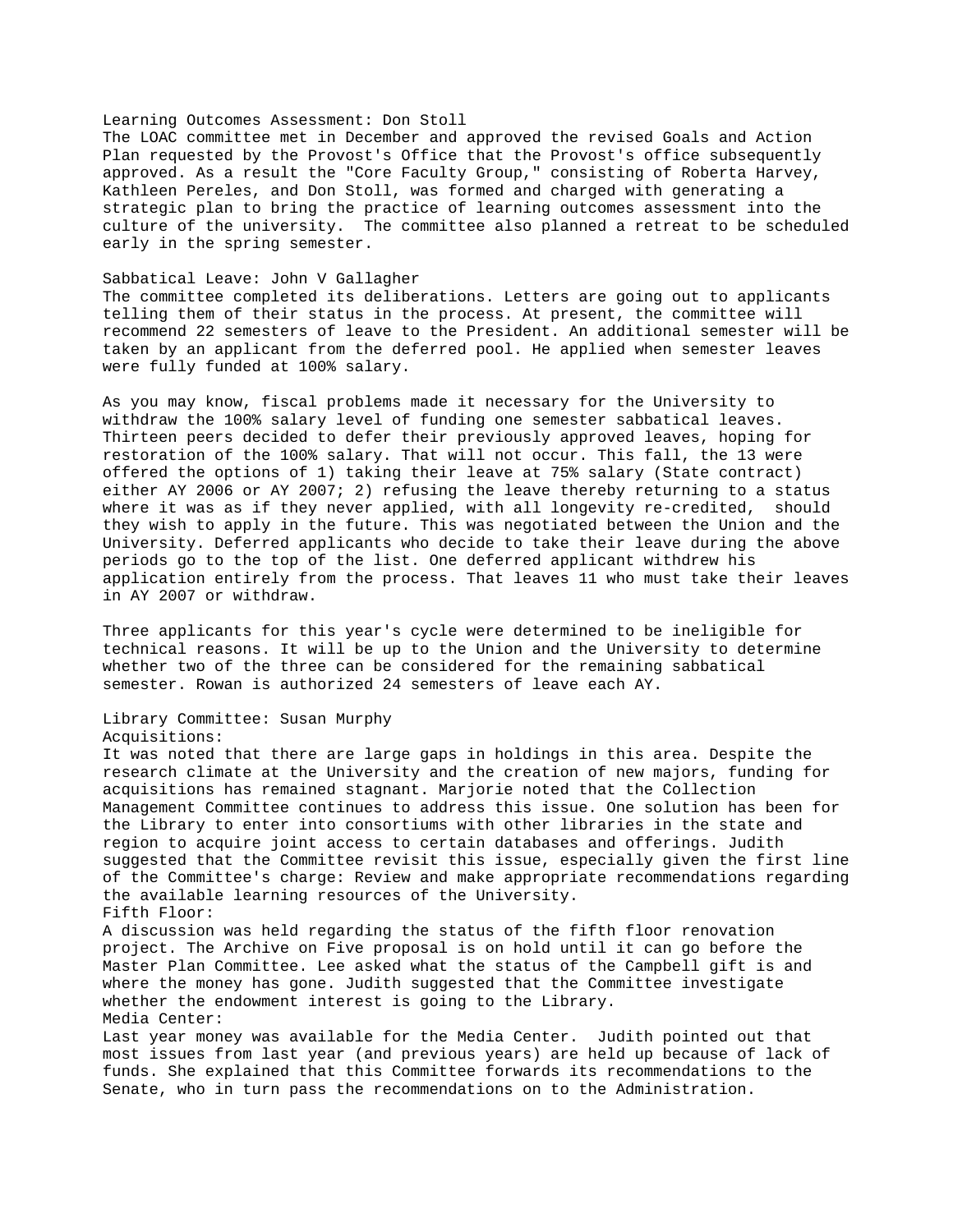Marjorie spoke with Greg Potter via telephone and reported back to the Committee. He confirmed that the fifth floor project is on hold and said he is not sure of the level of priority it has. He also said that he thinks the Media Center project will completed this fiscal year. Without Greg available to brief the Committee, Judith noted that further discussion of these issues would need to wait until the next meeting. Judith suggested the Committee look into equipment needs for the Media Center, especially given the rapid pace of changing technology. Security: Judith addressed the on-going issue of security in the Library, and said that the Committee should also revisit this at its next meeting. Scheduling: Judith asked Committee members to e-mail her their spring schedules so she can arrive at a mutually agreeable meeting time for next semester.

OPEN PERIOD: President Donald Farish:

-President Farish expressed his gratitude for the wedding card and contribution to the Foundation given to him by the Senate. -He announced that the rumors of his moving to Florida or Haddonfield are not accurate, and he has no intention of moving from the Woodbury home. -The 9 hr faculty workload issue is to be finalized in the near future; there needs to be one more meeting with the College Deans. -Problems with the townhouses are still to be addressed by the attorneys, and it is definite that they will not be ready for occupancy for Spring semester. The administration is attempting to reach concessions for the students affected, (i.e., parking issues, repairs, etc). An analysis is being conducted to prioritize steps taken to rectify malfunctions, repairs, and damage caused by students. The issues between the two construction companies involved, Keating and Landmark are ongoing.

-It has been confirmed that Interim New Jersey Governor Cody will not seek a full-term, and this will likely affect next year's budget.

Senate President's Report:

The special Senate meeting previously scheduled for February 21st to discuss curriculum has been cancelled.

From the Senate officers meeting with the interim provost: -There will not be a freeze on travel reimbursement. The Governor is looking into unnecessary travel but is focusing on other government agencies. The University supports necessary travel, and is not as limited by state policies as other agencies. -Replacement computers (every four years) is the informal goal of the University for all employees if resources are available. -The decision regarding as to whether to continue dial-in access to Rowan is on hold. It is considered to be a technology which is dated and not as important as it once was. -A pilot testing of the "360-Management Review" will occur in the near future. -Dex Whittinghill and Diane Markowitz were appointed to the Calendar Committee. From the Senate officers meeting with the VP/Administration & Finance:

-The Senate officers reported complaints about snow removal including handicapped access and parking spaces. -Discussed more effective methods of communicating with employees